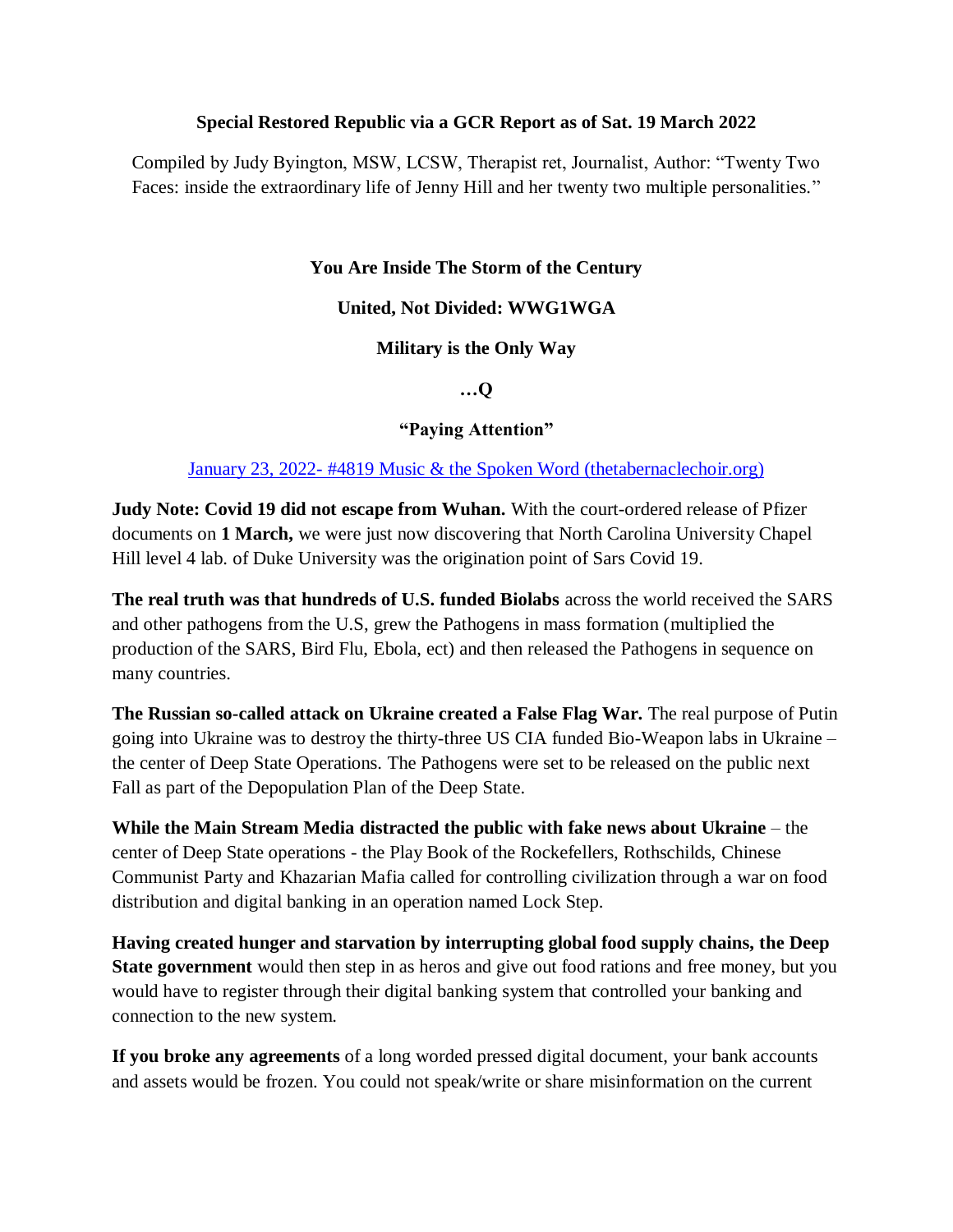pandemic procedures, vaccines, virus origins, war info. That would contradict the mainstream narration.

**While the White Hats were behind the scenes channeling this Deep State Lock Step Plan into a Great Awakening and Global Currency Reset,** it was strongly advised to have enough food, fuel, cash and essential supplies for 30-90 days.

**A. Global Currency Reset: For the last two days** no additional news has come out about the Global Currency Reset. What has been reported last week:

- **Bruce, Holly and MarkZ** all report that Bond Holders were gradually being paid out this week with full access to their monies.
- **Fleming: "Now that Russia and China** have declared they are gold-backed-assetbacked, with solid, verified assets as required by the International Monetary Fund, all countries will follow, beginning with the US."
- **On Sat. 12 March** banks worldwide were switched from the old Cabal-owned SWIFT Global Financial System to the new Quantum Financial System.
- **On Tues. 15 March** Delta Force Seized the Emergency Broadcast System from the corrupt CIA at their Virginia complex. [Delta Force Seizes Deep State Stronghold -](https://realrawnews.com/2022/03/delta-force-seizes-deep-state-stronghold/) Real [Raw News](https://realrawnews.com/2022/03/delta-force-seizes-deep-state-stronghold/)
- **Wed. morning 16 March** the US Petro Dollar was no more.
- **On Fri. 18 March at 6pm EST** the fiat US Dollar would no longer be used in International Trade.
- **Judy Note:** It appears to me that with the US Petro and fiat Dollar no longer valid as of **Fri. 18 March** that they would have to immediately switch to the new gold/asset-backed US Note.
- **Tier 4B (us, the Internet Group) notification** to set Zim Bond redemption and foreign currency exchange appointments will likely be **Mon.-Tues. 21-22 March** according to Bruce.

## **B. The Real News for Sat. 19 March 2022:**

 **Ukraine and the Deep State Khazarian Mafia Nazis:** Former Australian Special Forces Commander Riccardo Bosi on Ukraine: "Ukraine is the center of the deep state. It's the head of the snake and Vlad's taking the head off. Ukraine has been the center of the globalists for decades and decades...The CIA has been working in the Ukraine for 70 years. Ignore all the chatter about nuclear war and Russia's attempts to take over the globe. Completely the opposite. Do your own research and stop watching the mainstream media." [Status / Gab Social](https://gab.com/PepeLivesMatter17/posts/107970296433799609)

<https://gab.com/PepeLivesMatter17/posts/107970296433799609>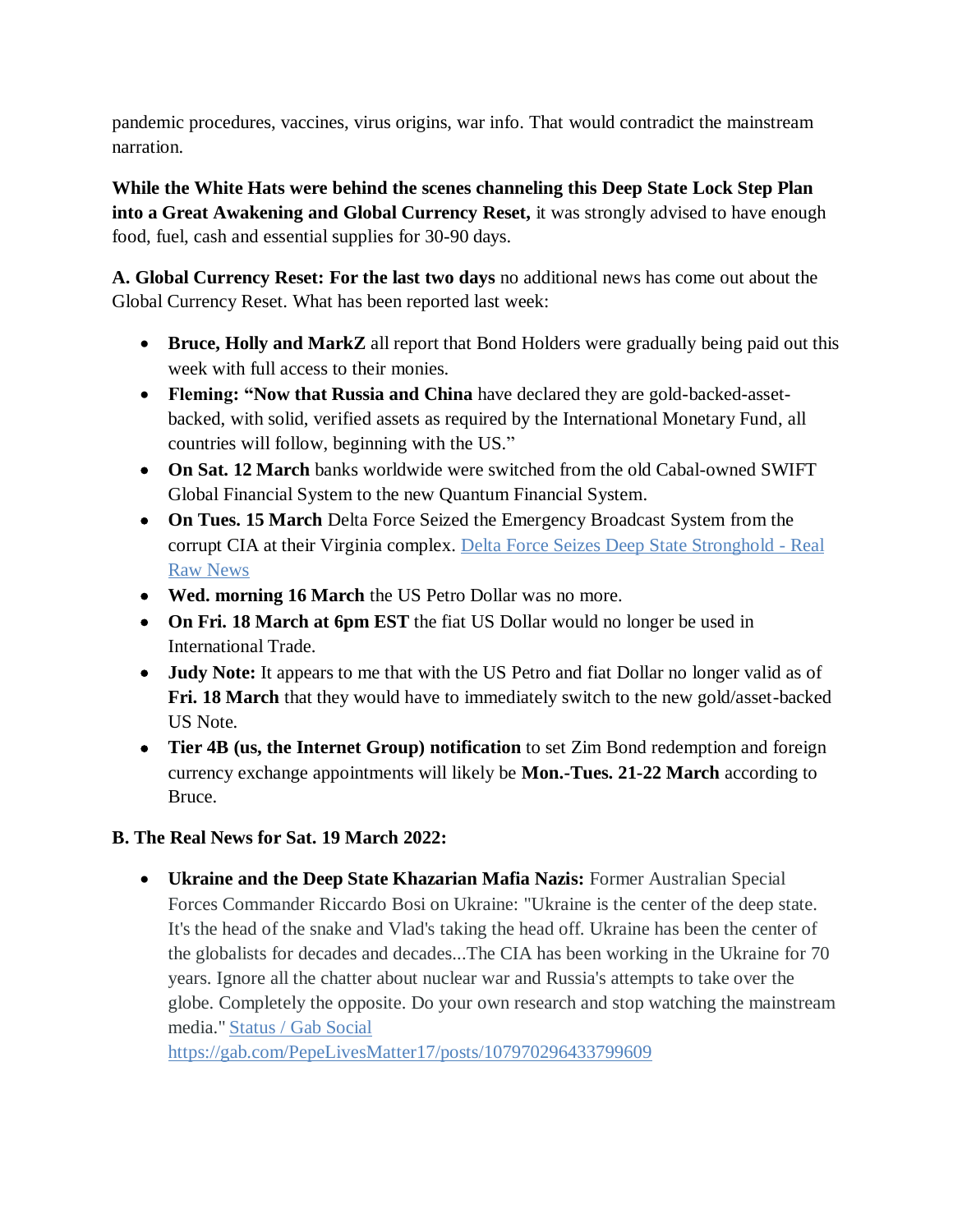- **Ukraine in Flames.** After the fall of Yanukovych as Ukrainian president, Hollywood film producer Oliver Stone reveals the role the United States played in destabilizing the region. Documentation: <https://t.me/ExposeThePEDOSendTheCABAL/15042>
- **Ukraine and Joe Biden:** Joe and Hunter Biden have assets in Ukraine located next to the second longest tunnel system in Eastern Europe through which drugs, weapons, children, people and Adrenochrome were transported – 32,000 miles of D.U.M.B.S. Odessa (Ukraine), Belarus, Lithuania, Latvia, Estonia, Finland and Sweden. **28 Dec. 2020:** [Biden](https://beforeitsnews.com/politics/2020/12/biden-charged-with-stealing-ukraine-billions-treason-for-communist-interference-in-2020-election-3221786.html)  [Charged With Stealing Ukraine Billions, Treason for Communist Interference in 2020](https://beforeitsnews.com/politics/2020/12/biden-charged-with-stealing-ukraine-billions-treason-for-communist-interference-in-2020-election-3221786.html)  [Election | Politics | Before It's News \(beforeitsnews.com\)](https://beforeitsnews.com/politics/2020/12/biden-charged-with-stealing-ukraine-billions-treason-for-communist-interference-in-2020-election-3221786.html) **11 Nov. 2020:** [Biden, Obama,](https://beforeitsnews.com/politics/2020/11/biden-obama-clinton-pelosi-tied-to-voter-fraud-child-trafficking-3217778.html)  [Clinton, Pelosi Tied to Voter Fraud, Child Trafficking? | Politics | Before It's News](https://beforeitsnews.com/politics/2020/11/biden-obama-clinton-pelosi-tied-to-voter-fraud-child-trafficking-3217778.html)  [\(beforeitsnews.com\)](https://beforeitsnews.com/politics/2020/11/biden-obama-clinton-pelosi-tied-to-voter-fraud-child-trafficking-3217778.html)
- **A neo-Nazi from "Right Sector"** was a sniper and confessed to killing 33 civilians. He knows what awaits him. There is no moratorium on the tower.
- **We were like cannon fodder!** 85% of the damage to the city was caused by the Azov," refugees from Mariupol. [https://twitter.com/spriter99880/status/1505086192424996866?s=20&t=tnvLWDZRM](https://twitter.com/spriter99880/status/1505086192424996866?s=20&t=tnvLWDZRM-dvWUMRitRTpQ)[dvWUMRitRTpQ](https://twitter.com/spriter99880/status/1505086192424996866?s=20&t=tnvLWDZRM-dvWUMRitRTpQ)
- **Ep. 2729b - Stage Set, Ukraine Freedom, Biden Compromised, A Traitor's Justice:**  [https://rumble.com/vxt7it-ep.-2729b-stage-set-ukraine-freedom-biden-compromised-a](https://rumble.com/vxt7it-ep.-2729b-stage-set-ukraine-freedom-biden-compromised-a-traitors-justice.html?mref=2hzb1&mc=fcbfy)[traitors-justice.html?mref=2hzb1&mc=fcbfy](https://rumble.com/vxt7it-ep.-2729b-stage-set-ukraine-freedom-biden-compromised-a-traitors-justice.html?mref=2hzb1&mc=fcbfy)
- **WARNING: 170,000 Illegals were amassed on the US Southern Border** ready to storm across when Biden ends Trump's Covid rules. **Since Jan. 2021** every single action by Joe Biden and the Democrats has resulted in the total destruction of the American way of life. Hell was about to break lose at the U.S. border. Already there has been thousands of killings in the past months. Weapons trafficking, human trafficking, drug smuggling and a Fentanyl Epidemic was coming through Mexico at the highest levels in history. Tens of thousands of trained terrorist were waiting/ coming through the Border. [https://www.thegatewaypundit.com/2022/03/warning-170000-illegals-amass-us](https://www.thegatewaypundit.com/2022/03/warning-170000-illegals-amass-us-southern-border-ready-storm-across-biden-ends-trumps-covid-rules-video/)[southern-border-ready-storm-across-biden-ends-trumps-covid-rules-video/](https://www.thegatewaypundit.com/2022/03/warning-170000-illegals-amass-us-southern-border-ready-storm-across-biden-ends-trumps-covid-rules-video/)

**C. On New Year's Day 2021 Delta Forces raided Joe Biden's 200 acre property in the Ukraine where they found a maze of underground chambers and tunnels that ran for miles in every direction.** Bits of necrotic flesh hung from ankle and wrist shackles bolted to the walls. The next day Biden was placed under arrest and released wearing his own ankle bracelet.

Seized laptops were said full of evidence of a massive international money laundering, gun/ drug running, child/human trafficking scheme – that appeared connected to other high powerful elites – including SCOTUS Chief Justice John Roberts,

Biden's and Robert's crimes against Humanity appeared connected through the CIA, along with nine other intelligence agencies including the FBI. The covert agencies appeared to be running a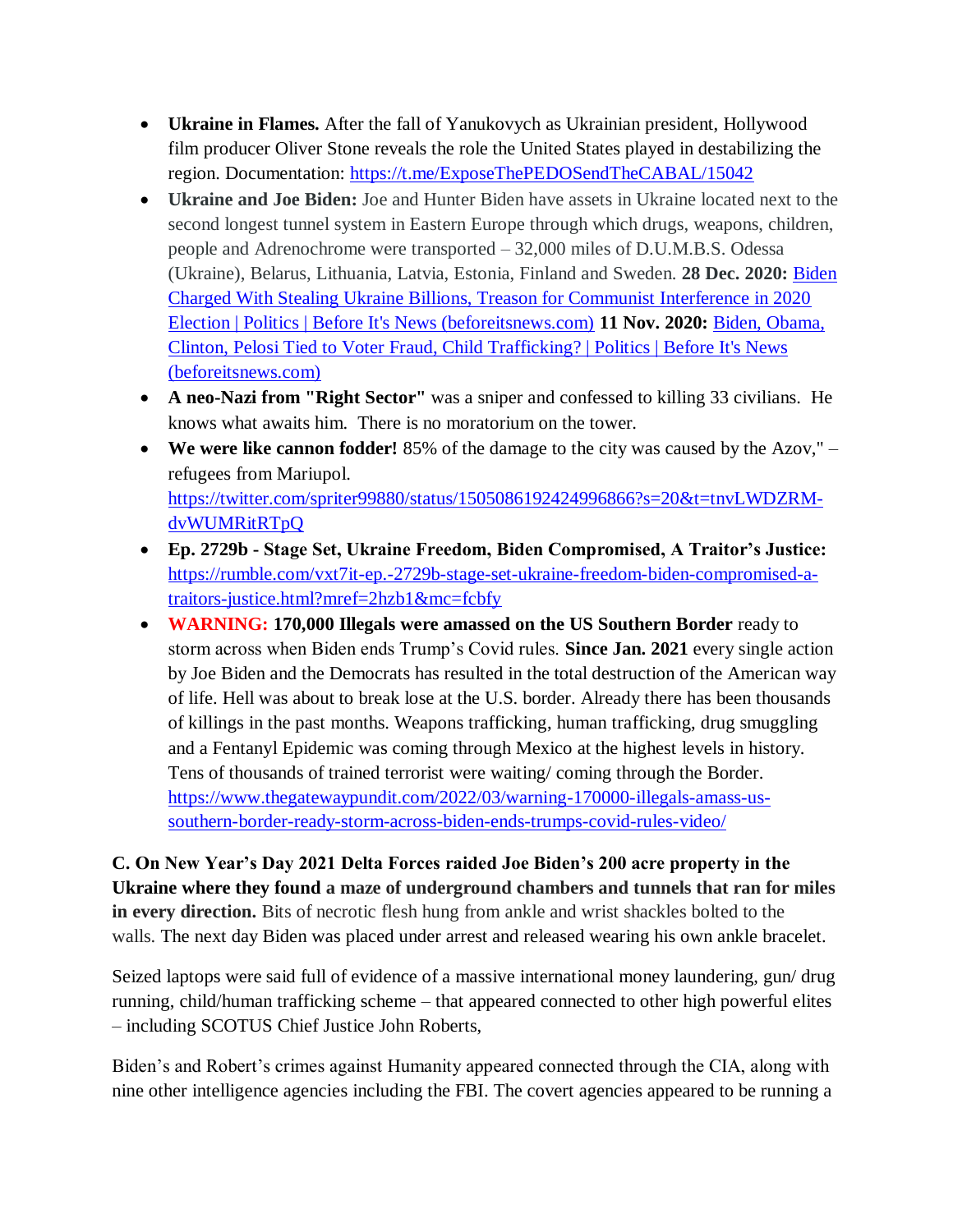human trafficking, gun and drug running ring used to blackmail political elites. All was being funded by US taxpayer dollars funneled through the CIA – long known to have worked with Jeffrey Epstein and his Pedophile Island in the blackmail of political and global elites.

On the Biden Ukraine property the military seized \$300 million in gold bullion, Chinesemanufactured Type 56 assault rifles, tens of thousands of rounds of ammunition, laptops and in an underground antechamber were twelve duffel bags filled with black tar heroin.

The Ukraine Biden estate was found to be the headquarters of Paradine Global Advisors. In the late summer of **2006** the Biden family bought Paradine as a hedge fund and fired 95% of staff. By **June 2009** the company was found to be a slush fund for laundering money.

**On 20 Sept. 2019** Biden bragged about blackmailing Ukraine prosecutor on national TV: <https://www.youtube.com/watch?v=UXA--dj2-CY>**5 Jan. 2021:** [Biden Arrested, SCOTUS](https://beforeitsnews.com/politics/2021/01/biden-arrested-scotus-roberts-caught-cia-child-trafficking-gun-and-drug-running-ring-exposed-3222415.html)  [Roberts Caught, CIA Child Trafficking, Gun and Drug Running Ring Exposed | Politics | Before](https://beforeitsnews.com/politics/2021/01/biden-arrested-scotus-roberts-caught-cia-child-trafficking-gun-and-drug-running-ring-exposed-3222415.html)  [It's News \(beforeitsnews.com\)](https://beforeitsnews.com/politics/2021/01/biden-arrested-scotus-roberts-caught-cia-child-trafficking-gun-and-drug-running-ring-exposed-3222415.html)

# **D. International Child Sex Trafficking:**

- **There will be no mercy given for all those who brought harm to our children.** Adrenochrome Harvesting in Underground Facilities by Satanists, Reptos and Bastards. Russian Pedo Hunters. Nothern Storm:<https://t.me/DUMBSandUnderground/21113>
- **Epstein Island Dungeon:** Sex/Torture Rooms! Sex Trafficking Is Real! Justice [Pain] Coming! No Escape! [https://rumble.com/vxsx4n-epstein-island-dungeon-sextorture](https://rumble.com/vxsx4n-epstein-island-dungeon-sextorture-rooms-sex-trafficking-is-real-justice-pai.html)[rooms-sex-trafficking-is-real-justice-pai.html](https://rumble.com/vxsx4n-epstein-island-dungeon-sextorture-rooms-sex-trafficking-is-real-justice-pai.html)

## **E. US People's Convoy, Protests:**

- **Washington DC: On Fri. 18 March the U.S. People's Convoy** was stopped by police who threatened to arrest them as they attempted to enter Washington, D.C. Truckers Convoy arrived just a block away from the White House. Every day over 70 miles of Truckers have been driving into the Washington DC Beltway in a protest for Freedom.
- **Australia: Huge Protest in Melbourne on Fri. 18 March.**
- **Bulgaria:** Rally in support of Russia's special military operation.
- **Armenia** was holding a Rally in support of Russia.

## **F. Global Food, Fuel and Goods Shortages:**

 **The UK and the EU risk facing a recession if Russian gas and oil are banned.** A complete ban on the import of Russian oil and gas will turn into a disaster for both the UK and the EU, according to British Chancellor Rishi Sunak. At a cabinet meeting last week, Sunak said that if Europe severs energy ties with Russia, as Western European leaders suggest, the UK will suffer damage in the amount of 70 billion pounds and enter a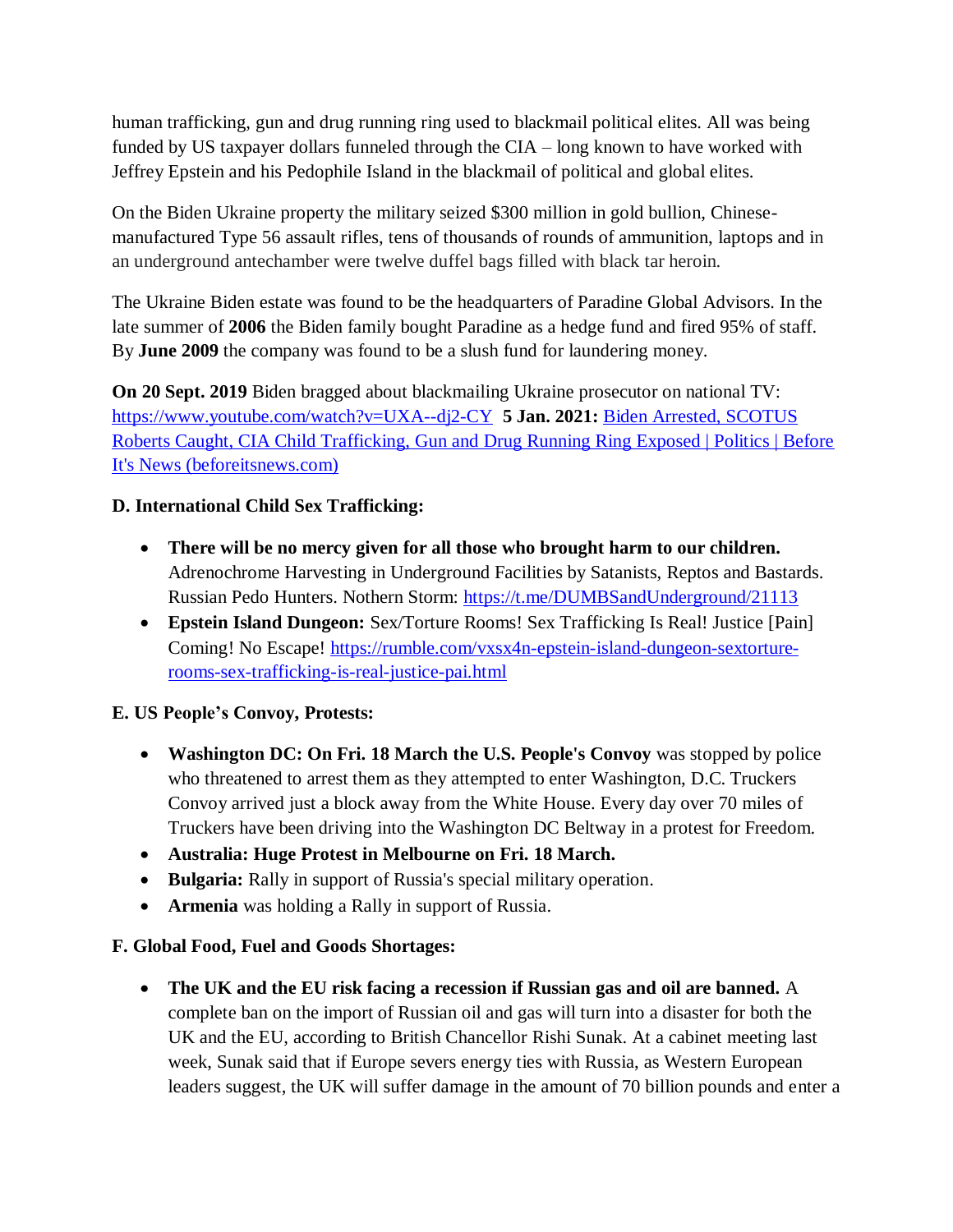recession. Although the UK imports only 8% of Russian oil, the EU depends on it much more - almost 40%, and the economic turmoil caused by a possible ban will also hit London

- **Washington DC Walmart on Fri. 18 March:** Coolers and freezers are empty.
- **Stew Peters:** The government-sponsored American mass murder: [https://www.redvoicemedia.com/2022/03/the-cures-act-long-calculated-plan-to-mass](https://www.redvoicemedia.com/2022/03/the-cures-act-long-calculated-plan-to-mass-murder-the-american-people/)[murder-the-american-people/](https://www.redvoicemedia.com/2022/03/the-cures-act-long-calculated-plan-to-mass-murder-the-american-people/)

## **G. Global Financial Crisis:**

 **Dr. Jason Dean:** "I have physical proof that a major bank can't cover their deposits. They're leveraged far beyond liquidity. That means market crash. Banks can crash."

# **H. Covid/Vax Hoax:**

- **Truth about Pfizer, science, doctors, Big Pharma, Corrupt Government and Vaccines:** [https://t.me/JFK\\_AwakeningQ17](https://t.me/JFK_AwakeningQ17)
- **Dr. Zelenko** calls for the execution of all involved in crimes against humanity following the damning Pfizer docs released under the FOIA.

# **I. Mass Arrests:**

- **BREAKING: The CEO of Disney has been arrested for Human Trafficking.**  <https://vancouvertimes.org/ceo-of-disney-arrested-for-human-trafficking/>
- **New Zealand**: Team Work Covering the Covid Crime (CTCC). Kazakh security forces have arrested the country's former security chief, Karim Masimov, for treason.
- **War Castle: Evil Plans for Our Enslavement.** History of how our country was hijacked, how our birth certificates make us slaves, how our strawman declares us dead and makes us a possession of the Vatican. <https://www.bitchute.com/video/0C6yDRXwIyzd/>

# **J. NESARA/GESARA:**

- Millions of Americans will have their medical debt WIPED from credit reports: Equifax, Experian and TransUnion to strip billions of dollars from record - allowing people to get home and car loans previously denied. Equifax, Experian, and TransUnion all announced Friday they would collectively wipe 70 percent of a reported \$195 billion deficit from their collection accounts. [https://www.dailymail.co.uk/news/article-10627609/Credit](https://www.dailymail.co.uk/news/article-10627609/Credit-reporting-firms-strip-tens-billions-dollars-medical-debts-credit-reports.html)[reporting-firms-strip-tens-billions-dollars-medical-debts-credit-reports.html](https://www.dailymail.co.uk/news/article-10627609/Credit-reporting-firms-strip-tens-billions-dollars-medical-debts-credit-reports.html)
- The change targets already paid debts still stuck in collections, which can mar a consumers' credit report for up to seven years even after they've been paid off.
- The firms are also planning to remove all unpaid debts of less than \$500 in the first half of 2023 - a threshold that could rise, sources close to the matter said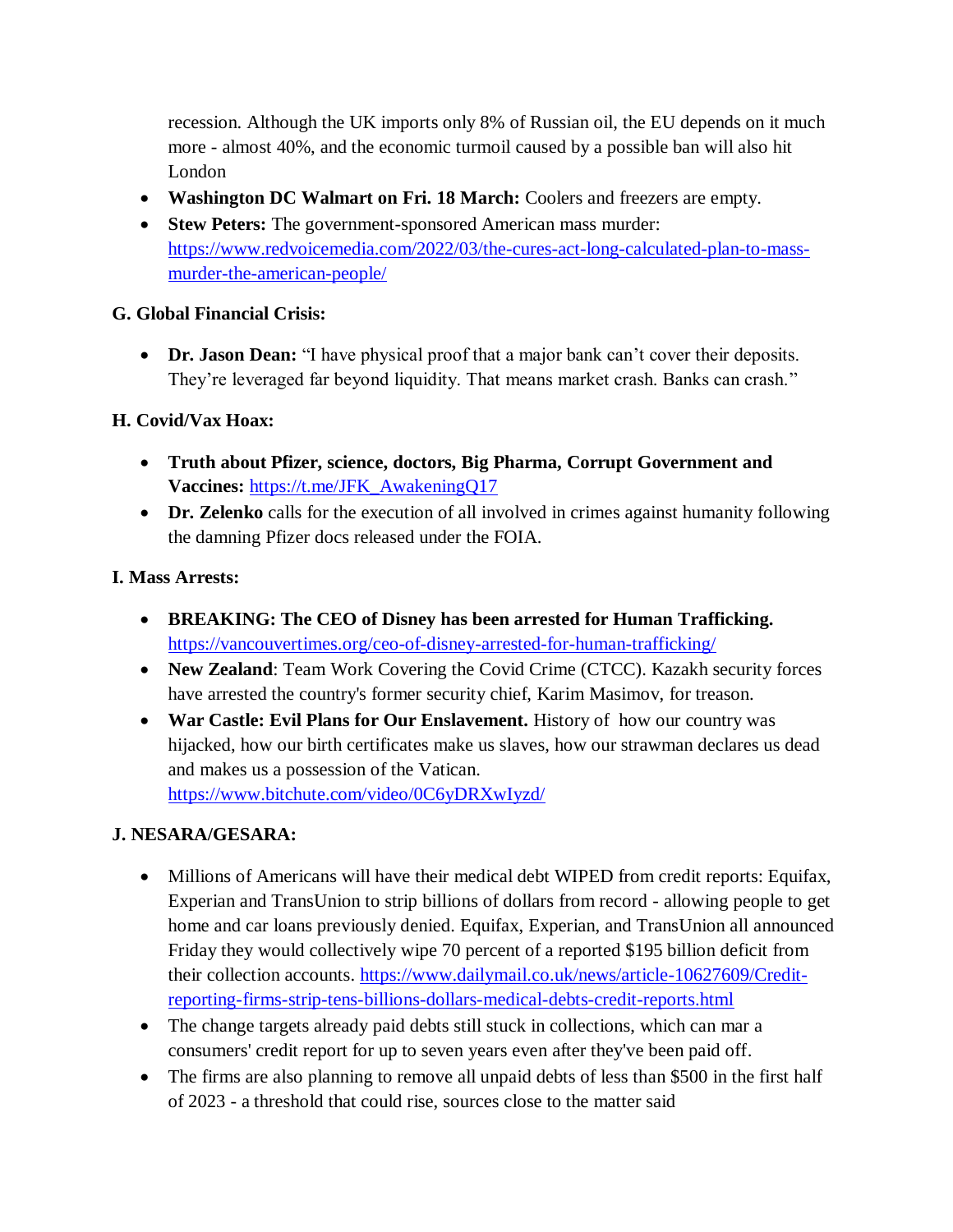- Under the companies' new guidance, new unpaid medical debts won't get added to credit reports for a full year even after being sent to collections
- Outstanding medical costs can result in consumers being denied loans for cars homes, and college, as well as applications for property purchases and rentals
- The change announced by the three credit giants the world's three largest consumer credit agencies - seeks to aid those negatively affected by those debts...

**K. "Twenty Two Faces: inside the extraordinary life of Jenny Hill and her twenty two multiple personalities,"** by Judy Byington, Foreword by Dr. Colin A. Ross, M.D. [RAW: Dr.](https://robertdavidsteele.com/dr-colin-ross/)  Colin Ross – [Robert David Steele](https://robertdavidsteele.com/dr-colin-ross/)

**Jenny Hill's witness to a Satanic Child Sacrifice Rite:** [Woman Sees Human Sacrifice -](https://www.youtube.com/watch?v=F626Lsrdwg4) [YouTube http://www.youtube.com/watch?v=F626Lsrdwg4](https://www.youtube.com/watch?v=F626Lsrdwg4) **Judy Note:** YouTube has fixed these links so they don't work. I suggest you goggle to connect to the link, or better yet use DuckDuckGo.

WARNING: Jenny gave a graphic description about how she at the tender age of five, was raped, tortured, forced to view a Child Sacrifice and save for Divine intervention, was almost killed herself – not unlike the sordid experiences of thousands of other child victims of Satanic Worshippers. Perpetrators giving homage to Satan appeared to be organized from the US Inc's CIA, Queen Elizabeth's, Illuminati Banking families' and Vatican's Ninth Circle Child Sacrifice Cult on down to the Clintons, Hollywood, Pizzagate and local teenage covens. They were funded by this same Cabal that ran our global monetary system – the very organization that was in the process of being brought down by activation of the Global Currency Reset and Restored Republics of the world. It's no wonder that President Trump has stated, "These people are sick."

## **L. Judy Note on the Satanic Ritual Abuse of Children in Your Neighborhood:**

**Since 1990** I have been doing investigations on the Satanic Ritual Abuse of children at the request of brave SRA Survivor-victims, who were witnesses to pedophile, torture and murder crimes of Satanic leaders and their covens. During this time I have found Satanists implanted in law offices, local police, county sheriff's offices and all the way up to the Attorney General Offices in my state and others and then the carnage went on to the internationally organized Ninth Circle Satanic Cult that runs out of the Vatican.

There's certainly no help from US or other nation's government agencies, including the FBI or CIA perpetrators. These legal entities successfully negate even the opening of cases of the ritual abuse and murder of children, let alone do valid investigations.

To be honest and to my knowledge there was no safe place on either a local, national or international level that has been set up to report Satanic Crime – likely the main reason why local, national and international Satanic Covens so easily get away with the torture and murder of thousands of children on a regular basis.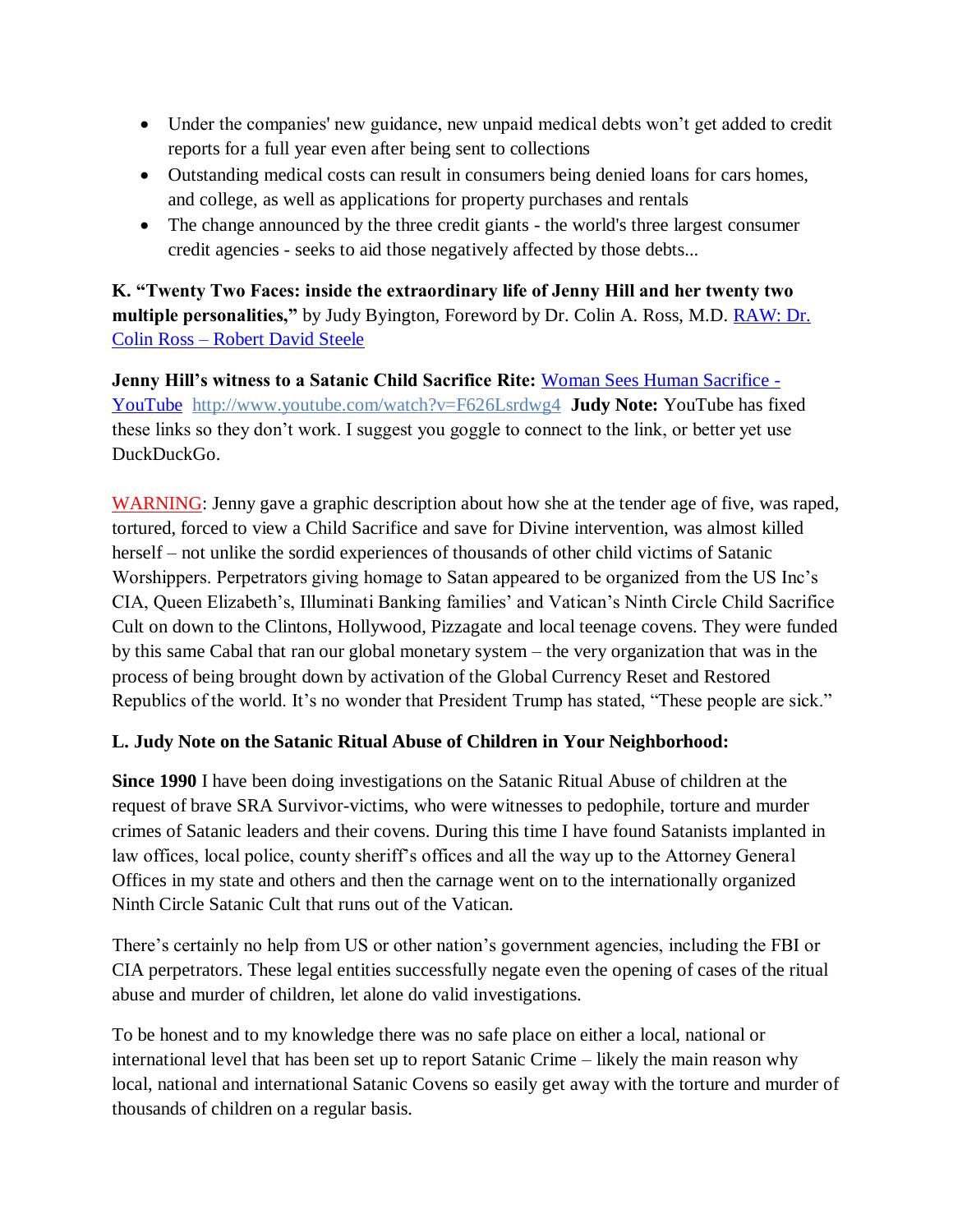**M. The following have been set up to report Crimes Against Children and incidents of human trafficking,** although I cannot verify as to the influence of Satanists within the organizations:

[https://wsbt.com/news/nation-world/crime-that-hides-in-plain-sight-fbi-releases-warning-signs](https://wsbt.com/news/nation-world/crime-that-hides-in-plain-sight-fbi-releases-warning-signs-of-human-trafficking?video=e56ba52a1b9d45ad8c8a033fd83fe480&jwsource=cl)[of-human-trafficking](https://wsbt.com/news/nation-world/crime-that-hides-in-plain-sight-fbi-releases-warning-signs-of-human-trafficking?video=e56ba52a1b9d45ad8c8a033fd83fe480&jwsource=cl)

**FBI Memphis (available 24 hours a day)** (901) 747-4300

**Submit an anonymous tip tips.fbi.gov.** 

**National Human Trafficking Resources Center Hotline** 1-(888)-373-7888.

**U.S. Immigration/ Customs Enforcement (ICE):** <https://www.ice.gov/webform/hsi-tip-form>

**Federal Human Trafficking Website:** <https://www.state.gov/humantrafficking/>

**Called to Rescue** 855-646-5484<http://www.calledtorescue.org/>

**Tim Ballard at Operation Underground Railroad:** <https://ourrescue.org/>

**Saving Innocence:** [https://savinginnocence.org](https://savinginnocence.org/) [https://www.youtube.com/watch?v=FT4tmI8YxCU&feature=emb\\_rel\\_end](https://www.youtube.com/watch?v=FT4tmI8YxCU&feature=emb_rel_end)

**US: Childhelp National Child Abuse Hotline** 1-800-422-4453

**USNCMEC Urgent victim help 24-Hour Hotline:** 1-800-843-5678

**Contact Interpol:** <https://www.interpol.int/Contacts/Contact-INTERPOL> <https://www.interpol.int/What-you-can-do/If-you-need-help>

**Europol Tipline** Tel.: +31 70 302 5000<https://www.europol.europa.eu/report-a-crime>

**EU Hotlines:** [https://ec.europa.eu/anti-trafficking/citizens-corner-national-hotlines/national](https://ec.europa.eu/anti-trafficking/citizens-corner-national-hotlines/national-hotlines_en)hotlines en

**Global: Human Trafficking Hotline Numbers:** [https://www.abolishion.org/human\\_trafficking\\_hotline\\_numbers](https://www.abolishion.org/human_trafficking_hotline_numbers)

**Human Trafficking Help and Resources:** <https://trafficking.help/us/>

**UK: Childhelp National Child Abuse Hotline** [BBC Action Line](https://www.bbc.co.uk/actionline)

**N. The Global Currency Reset and NESARA/GESARA were all about the Children**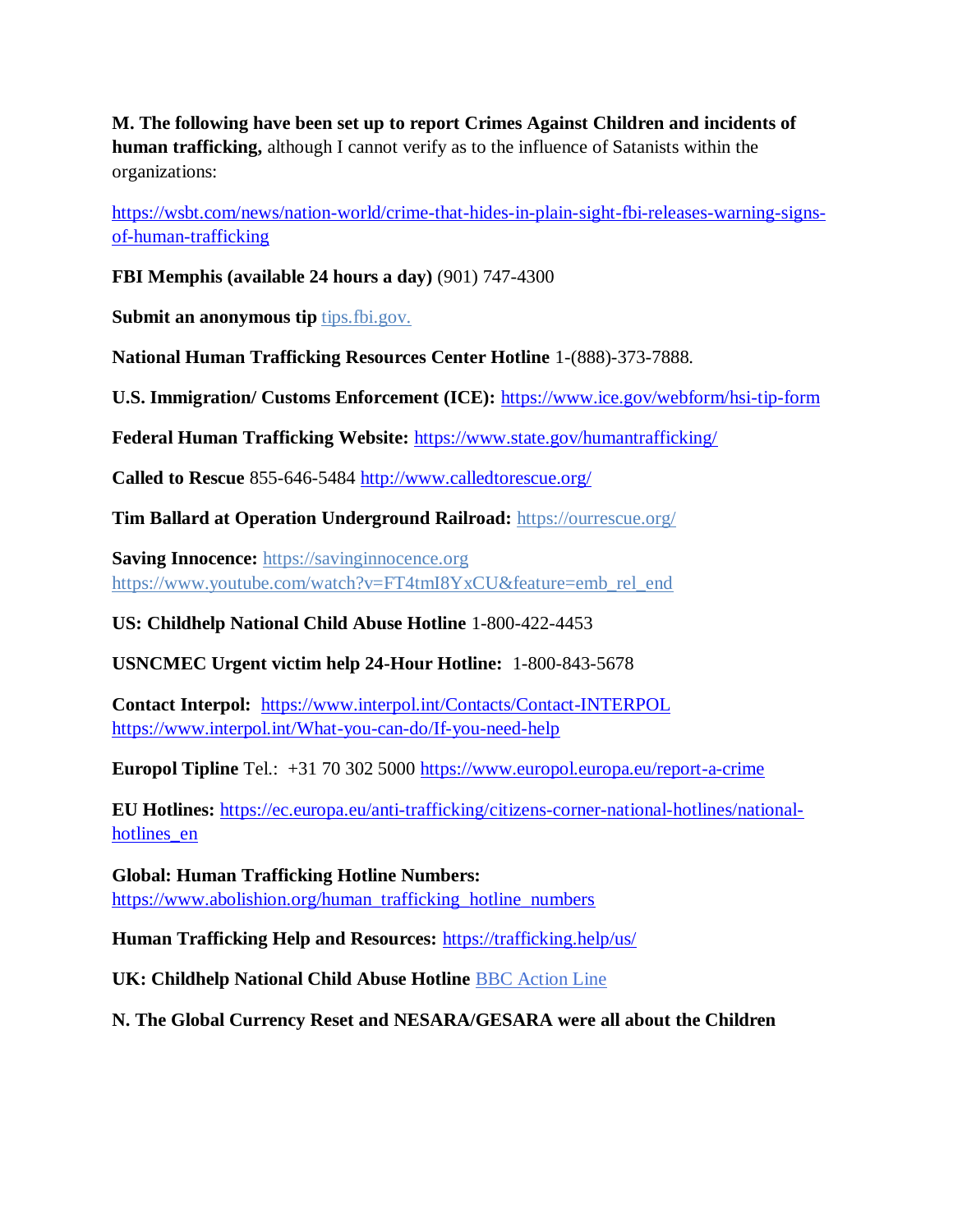*It's not about the money. It's about the children – the thousands of malnourished and traumatized children who in honor of Satan, were being raped and murdered so their Elite Perpetrators could supposedly gain power and rule the world.* 

*The first official act President Trump made the morning before he was sworn into office was to pay a visit to CIA Headquarters and declare a war on an international Child Sex Trafficking Ring run by these global elites.* 

*Let us fast and pray for these millions of little ones who were right now being rescued from Cabal underground tunnels across the globe, and tortured and killed by Satanic Covens right next door. Let us also pray for those Military Troops worldwide who were risking their own lives to save them. The ancient doctrine of Fasting and Prayer was explained here at the 10:30:32 mark:* <https://www.youtube.com/watch?v=4Mb9gU6DmKs>

**O. Judy Note:** *I do not now, nor have I ever, received monies for writing my Updates and articles. The compensation has been in having outlets to help Save the Children by exposing truths about the very secretive Satanic Ritual Abuse, Pedophilia and Child Sacrifice that was rampant in our international society.*

*The above was a summary of information from the Internet. It would be up to the reader to do their own research and decide whether or not it was valid.*

*I will send the Safe Link Website out when I find out what it is, plus it will be posted on several Dinar Websites. It is my understanding that by linking into the Safe Link Website it will generate a Non Disclosure Agreement to sign in order to obtain redemption/ exchange appointments.*

*After signing that Non Disclosure I will be unable to email, post or talk to anyone about the exchange process for 90 days, so I will be going silent and taking those 90 days to get my humanitarian project organized and going.*

*This is not a goodbye. I expect to be working with many of you in the near future. I can't tell you how much I have enjoyed getting to know you. You will remain in my heart forever.*

*A huge Thank You to those dedicated and brave Intel providers who wished to remain unknown; to our Angel Martha who worked 24/7 to expose what's really going on; to humble Wildfire Lady who is adept at exposing the truth; to Brad who does great research; to Bonni B who exposes the underlying causes of what is really happening and to Ken who uncovers almost unlimited Intel on pedophilia to help us Save the Children.*

*Let us Thank Q that the reset has finally come to be. I wish you well in your humanitarian efforts and look forward to seeing you on the other side where together, we will make life better for all.*

*Patience is a Virtue. Having Virtue is a sign of a good moral being. Good moral beings have the power to overcome evil and change the world. And, we will!!!* . . . Judy